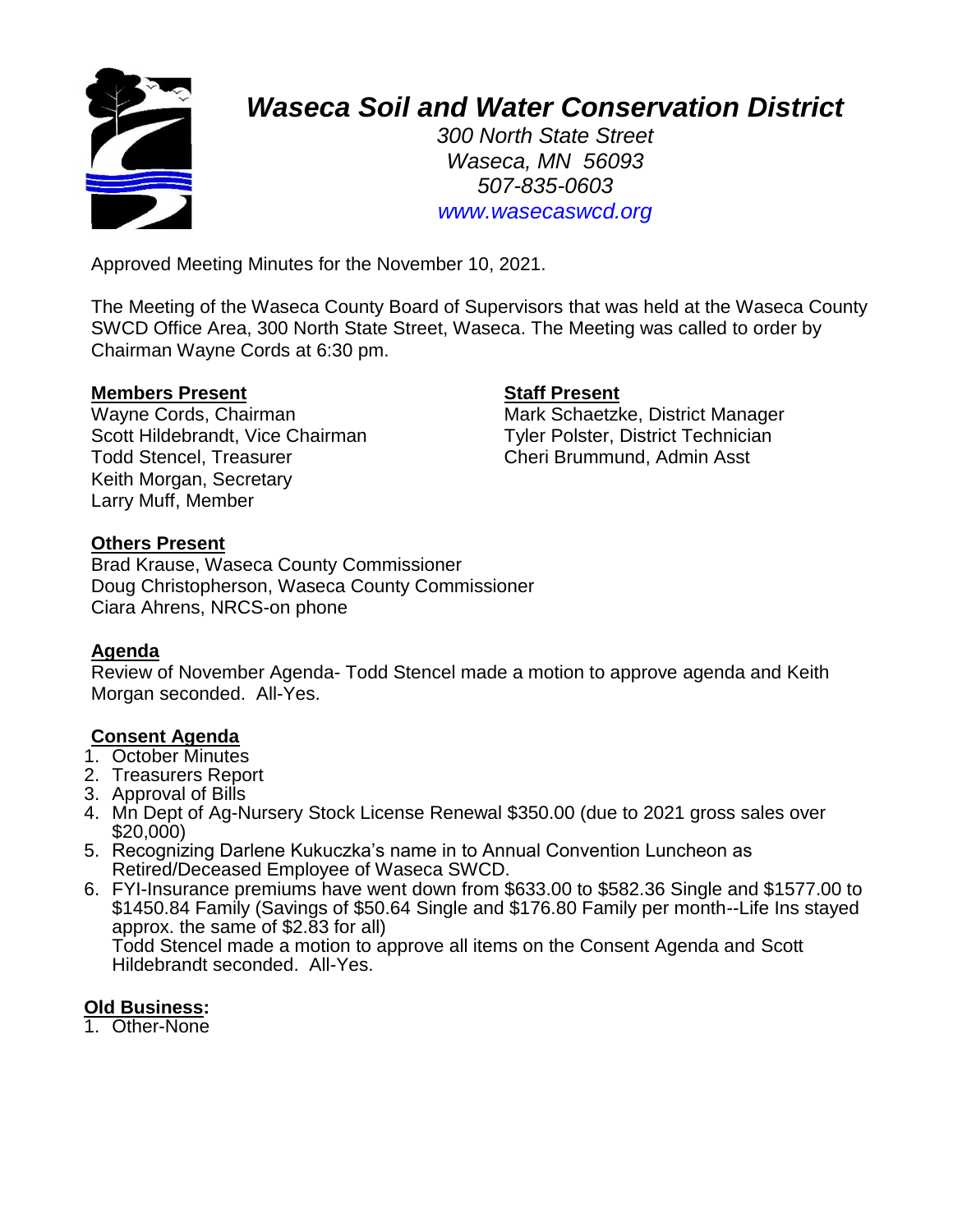# **New Business:**

1. Approval of Disbursement of Funds for Le Sueur 1W1P Grant (August Bills):

| <b>Inv Date</b> | Invoice #    | <b>Invoice</b><br>Amount | 10% Payment<br>withheld | <b>Disbursement</b><br>Amount | Partner         |
|-----------------|--------------|--------------------------|-------------------------|-------------------------------|-----------------|
| August 2021     |              |                          |                         |                               |                 |
| 8/31/2021       | Inv#75296    | 7,334.50                 | 733.45                  | \$<br>6,601.05                | ISG             |
|                 |              |                          |                         |                               | Freeborn County |
| 9/8/2021        | 9-2021-FC    | 90.42                    |                         | 90.42                         | Env Serv        |
| 9/10/2021       | 8-2021-WSWCD | 393.38                   |                         | Direct Charge                 | Waseca SWCD     |

Larry Muff made a motion to approve payment of funds, Scott Hildebrandt seconded. All-Yes.

2. Approval of Disbursement of Funds for Le Sueur 1W1P Grant (September Bills):

| <b>Inv Date</b> | Invoice #    | <b>Invoice</b><br>Amount | 10% Payment<br>withheld | <b>Disbursement</b><br>Amount | Partner              |
|-----------------|--------------|--------------------------|-------------------------|-------------------------------|----------------------|
| September 2021  |              |                          |                         |                               |                      |
| 9/30/2021       | Inv#75975    | 2,469.00                 | 246.90                  | 2.222.10<br>Ś                 | ISG                  |
| 10/8/2021       | 9-2021-WC    | 1,276.33                 |                         | 1,276.33                      | <b>Waseca County</b> |
| 10/8/2021       | 9-2021-WSWCD | 136.48                   |                         | Direct Charge                 | Waseca SWCD          |

Scott Hildebrandt made a motion to approve payment of funds, Larry Muff seconded. All-Yes.

- 3. 2022 CREP Grant Agreement-\$20,000.00-Approval-Todd Stencel made a motion to approve and Scott Hildebrandt seconded. All-Yes
- 4. 2019 Buffer Grant-1 year extension for equipment purchase possibilities-delegate authority to chairman to sign when paperwork is available. Todd Stencel made a motion to approve with emphasis on finding a Drill in 10-12 ft width range, Larry Muff seconded. All-Yes. Mark Schaetzke will get prices that will be discussed at next meeting.
- 5. 2019 State Cost Share-1 year extension-delegate authority to chairman to sign when paperwork is available. Larry Muff made a motion on extension and Scott Hildebrandt seconded. All-Yes.
- 6. Annual MASWCD Convention: Mark would like to attend approx. \$ 400.00 (convention & meals & motel)-Jason will not be attending. Anyone else?-Scott Hildebrandt made a motion to approve payment for Mark Schaetzke and Tyler Polster to attend and anyone else interested, Todd Stencel seconded. All-Yes.
- 7. H S A limits have increased for 2022. 2021 limits are \$3600/year now going to \$3650 in 2022. We are presently at \$3400/year (2017 limit). This would be an increase of \$20.83 per month per person. From \$283.33 to \$304.16. Wayne Cords noted that although insurance costs are lower this year, they may rise next year, so suggestions were made to increase to \$3600 a year. Larry Muff made a motion to increase amount to \$3600 per person, and Todd Stencel seconded. All-Yes.
- 8. Ordering of feet for partitions for around file cabinets, expense up to \$200.00.Scott Hildebrandt made motion to approve and Larry Muff seconded.
- 9. Update on signs-only 2 responses of interest. Do we want to do any signs with others or just do a smaller sign? Since there hadn't been many responses on, Scott Hildebrandt made a motion to order the two sided signs 72X36 size with just Entering Waseca Soil and Water Conservation District on one side and Leaving Waseca Soil and Water Conservation District on the other and having SignPro install them, Keith Morgan seconded. All-Yes.
- 10. Other-none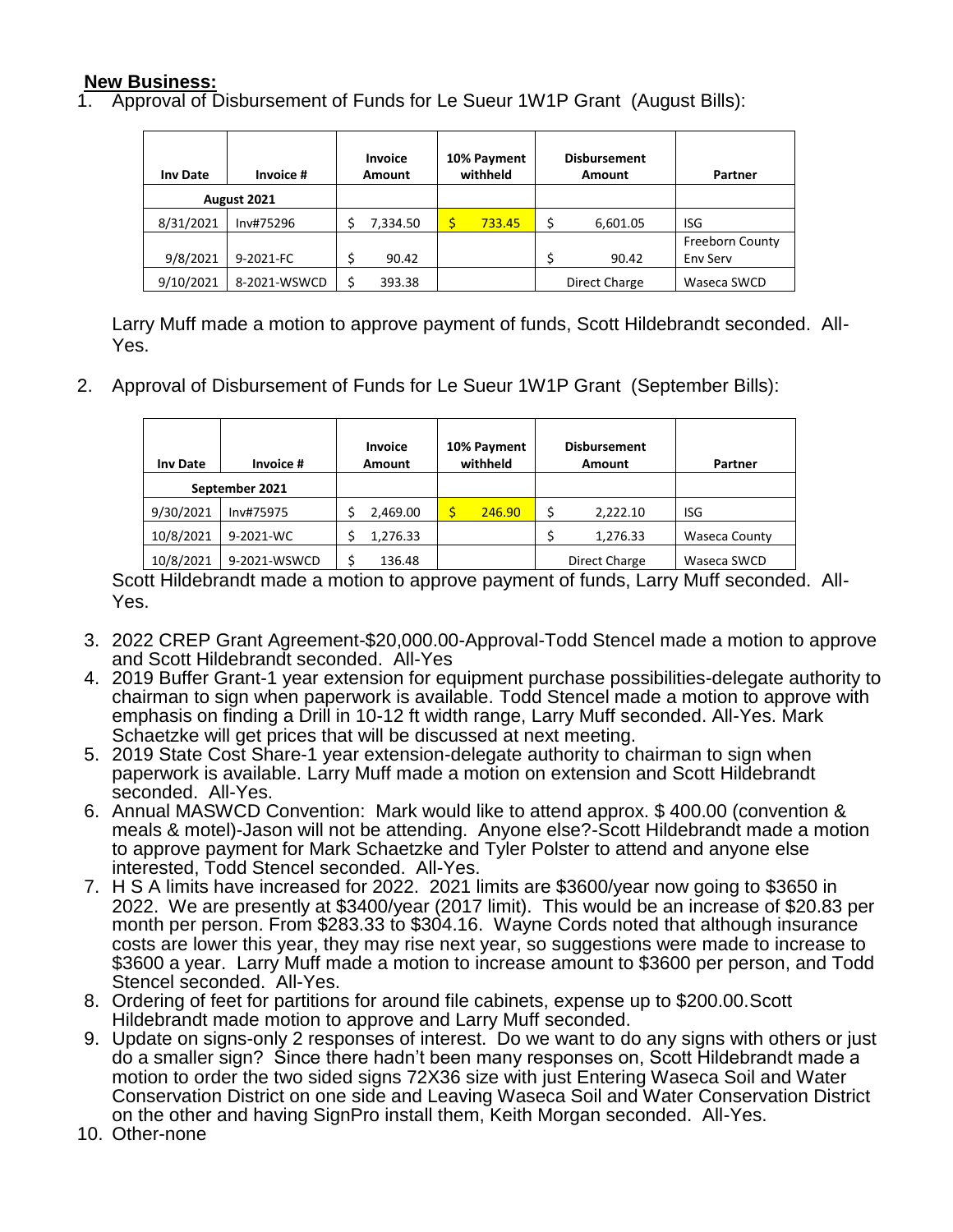#### **Supervisor/Meeting Reports:**

Larry Muff reported on the Le Sueur 1W1P Meeting he has attended and also the on the Blue Earth County Well Sealing Program.

#### **Agency Reports/Commissioners:**

Ciara Ahrens, NRCS spoke of the EQIP Program, CSP and also MOSH Programs.

#### **Staff Reports:**

Cheri Brummund reported on receipt of Capacity and Buffer Grants, doing verifications for Calendar, Training through BWSR Academy and Efforts in organizing back office area. Tyler Polster reported on Shoreline visit he did with Mark Leiferman, and that he'd be taking the Water Monitoring Equipment out next week.

Mark Schaetzke highlighted items on his attached report.

## **Adjourn:**

Scott Hildebrandt made a motion to adjourn the meeting and Todd Stencel seconded. All-Yes. The meeting was adjourned at 8:05 pm by Board Chairman, Wayne Cords.

## **Next Board Meeting: Wednesday,** *December 9, 2021* **at 6:30 pm. at the SWCD Offices.**

#### **Upcoming events:**

November 19-GBERBA Policy/Tech-9:30 am Mountain Lake Community Center December 3-LeSueur 1W1P Policy-10:00 am Freeborn County Courthouse December 12-14 –MASWCD Annual Convention-Double Tree Hotel, Bloomington

## **November Bills:**

| <b>First National Bank</b> | Tyler-Cheri-Mark H S A (\$283.33 ea) |           | 849.99     |
|----------------------------|--------------------------------------|-----------|------------|
| Bock's                     | <b>Truck Gas</b>                     |           |            |
| Peterson Company LTD       | Audit                                | Inv#24707 | \$2,900.00 |
|                            |                                      |           |            |
|                            |                                      |           | \$3,749.99 |

#### **Cannon 1W1P**

#### **November 2021 Manager's Report**

Staff submitted an invoice for around \$1400 for reimbursement of expenses and staff time for the Norton Soil Health Field Day. We are waiting for CRJPB approval of this to come out of Cannon 1W1P funds.

# **10-20-21 – GBERBA Tech – webex**

Normal business with new projects under the Watonwan Drinking Water or Watonwan 1W1P grants. The multipurpose drainage grant has had funds in it but there have been no new projects for this grant in the last year. An increase in dues is proposed for 2022.

#### **10-22-21 – LS Policy – Blue Earth County Government Center**

The meeting was well attended with representatives from each agency. There was some confusion if virtual attendees could vote and it was decided they were not able to. BWSR provided additional info on open meeting law with emphasis on virtual attendance and voting. Bills were recommended for approval. A brief summary of the results of the kickoff meeting and survey was provided by Kim from WRC. We heard a presentation from Tim Grant and Scott Salsbury on Blue Earth County's well sealing efforts.

#### **Oct 26-28 BWSR Academy webex – am only**

Rotational Grazing **Fundamentals of Event Design** Before signing on the dotted line Getting the most from your board